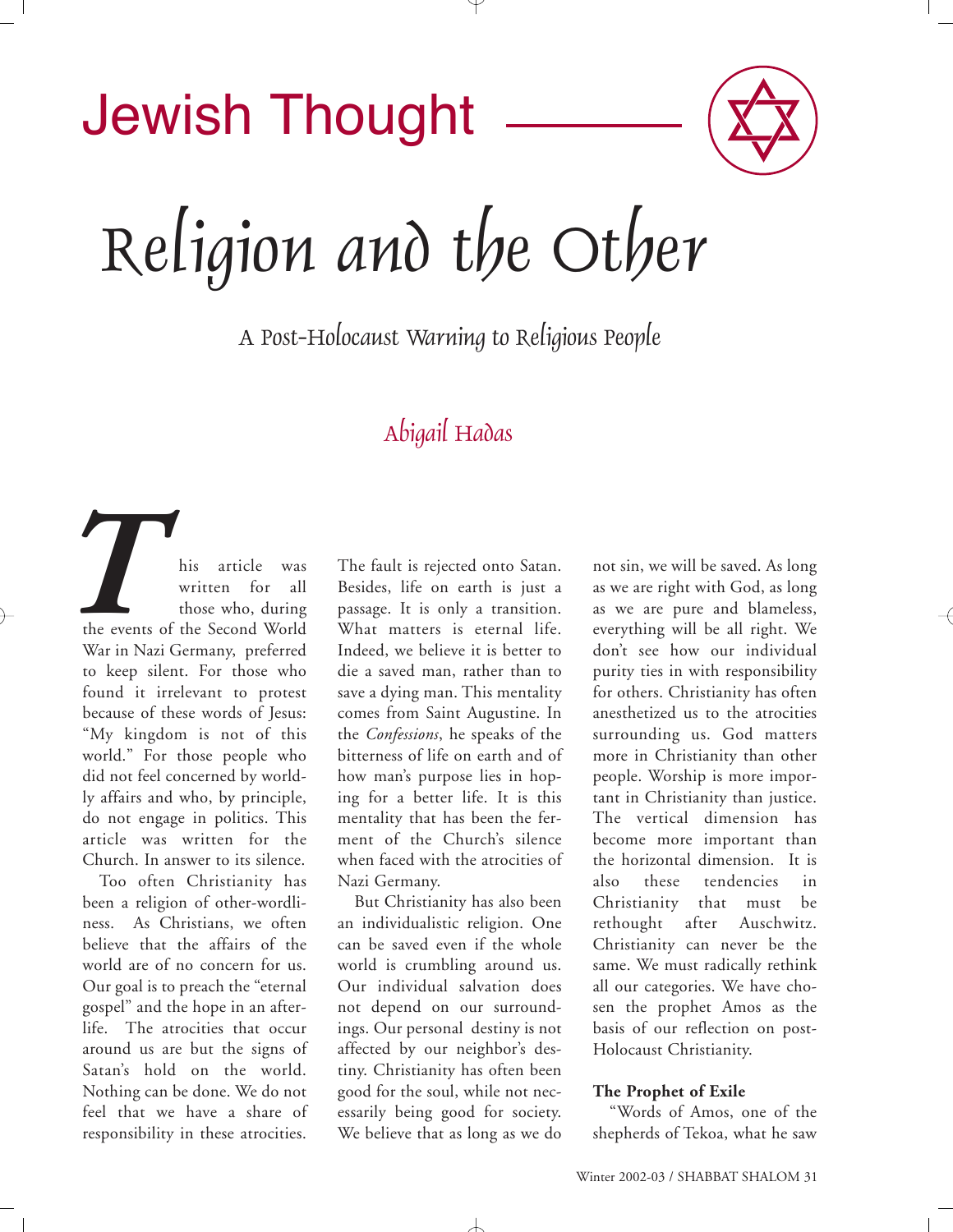concerning Israel two years before the earthquake" (Amos 1:1). This is not another pretty story. It is not a beautiful psalm. We penetrate here the ghettos of Israel. No beautiful gardens. No long-awaited promised land. No mention of a beautiful afterlife. This here is real life. In the sordid and dark alleys of Israel. In a world where injustice and corruption flow like water.

Downtown Jerusalem is, however, prosperous. The reign of Jeroboam marks the golden age of Israel. But outside the walls of the city we can see the ghettos of the poor. The palaces of Jeroboam are built from the flesh and blood of the wretches of Israel. Dark ages in Israel. The words of the prophet are like black soot. Ashes of despair. How can we dare hope in such a situation? How can we praise God? How can we be at peace? When blood flows like water and injustice reigns, how can we sing? This is no time to sing. There is a time for everything. A time to sing, and a time to despair. This is no time to praise. This is no time to be at peace. It is a time for despair and anguish.

"Woe to you who are complacent in Zion, and to you who feel secure on Mount Samaria" (Amos 6:1). Revolt against the Pure, the Separate of Israel. Those who have been set apart for God. Those who have given Him their lives. Who live only for Him. The words of the prophet are for them.

The book of the prophet Amos teaches us to despair. But it also teaches us to hope. Light and darkness. The ashen words lead to the light of a new dawn. "In that day I will restore David's fallen tent. I will repair its broken places, restore its ruins" (Amos 9:11). In spite of his knowledge that there will be no "happy end" for his people. I will not turn back my wrath, the

## The person who feels threatened when his principles, his religion are put into question, is idolatrous.

prophet hopes. Israel is lost, and yet . . . . There is no more hope, and yet . . . We are inhabited by evil, and yet . . . A time for despair, of anguish.

#### **The Mockery of God**

"I hate, I despise your religious feasts; I cannot stand your assemblies. Even though you bring me your burnt offerings, I will not accept them. Away with the noise of your songs" (Amos 5:21-25). Don't turn to Me. Turn to your neighbor. To love your neighbor is to love God. God is present in the other person: the dimension of the divine opens up in the human face. This invisible God, this absent God, He is present in the face of the other person: "Invisible God does not only mean unfath-

never be greater than the respect and the good of others. The rituals and principles are just means. To consider them like an end in themselves, like something immutable and absolute, is idolatry. Religion can become an idol, keeping us from seeing the true God manifest in the other person. We must be able to live without official religion if we truly want to escape idolatry. The person who feels threatened, who feels his very life is at stake, when his principles, his religion are put into question, is idolatrous and his life is attached to that which is not God. We must become capable of living without a roof, without a place to rest our heads. We must learn to live in that which has no place. In the essential. Official religion, with its rituals and principles, must never become indispensable . . . and yet . . .

It is quite pretentious indeed, to think that we can learn to love others without acquiring some of the wisdom of the ancients, without acknowledging the religion, principles and rituals, which are taught us by official religion. For learning to love is no easy thing. It is not innate. We must learn *how* to love. Love

## When blood flows like water and injustice reigns, how can we sing?

omable God, but a God accessible in justice."<sup>1</sup>

"But let justice flow like a river and righteousness like a never-failing stream" (Amos 5:24). God is found in justice. In ethics, not in the gates of official religion. Love, hesed, is more important than ritual and liturgy. The hold of official religion, of its rituals, its principles, must

 $\overline{\phantom{a}}$ 

is an acquired trait. In love it is not the intention that counts. To cause suffering to somebody is to not love them. This is the role of official religion: to teach us how to love. But official religion gives us the technique. It does not give us the essence of love. We must at some point go beyond the prescriptions of official religion to the true essence of love. Of love